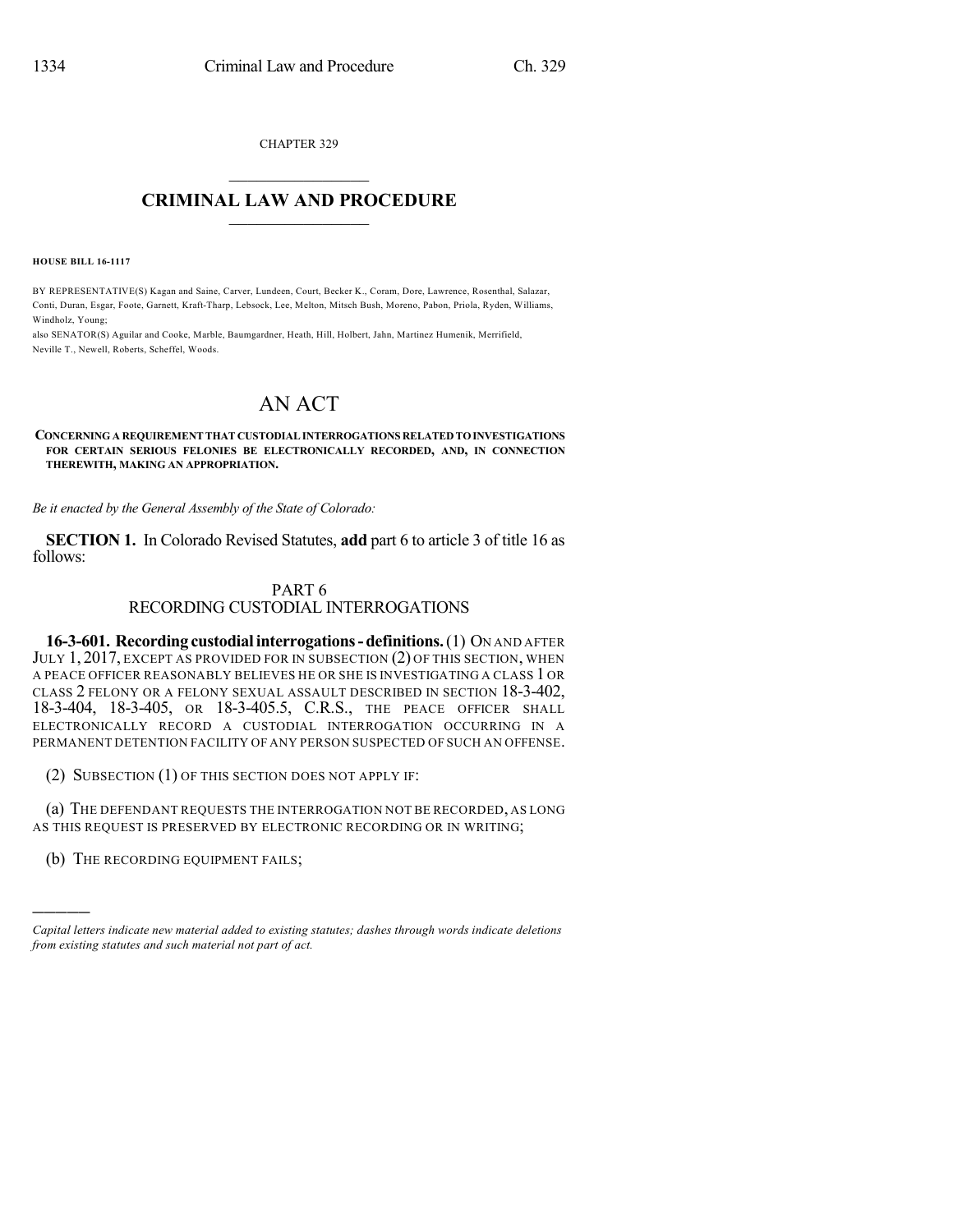(c) RECORDING EQUIPMENT IS UNAVAILABLE, EITHER THROUGH DAMAGE OR EXTRAORDINARY CIRCUMSTANCES;

(d) EXIGENT CIRCUMSTANCES RELATING TO PUBLIC SAFETY PREVENT THE PRESERVATION BY ELECTRONIC RECORDING; OR

(e) THE INTERROGATION IS CONDUCTED OUTSIDE THE STATE OF COLORADO.

(3) NOTHING IN THIS SECTION PREVENTS A COURT FROM ADMITTING A STATEMENT MADE IN A CUSTODIAL INTERROGATION IN A PERMANENT DETENTION FACILITY AS REBUTTAL OR IMPEACHMENT TESTIMONY OF THE DEFENDANT.

(4) IF A LAW ENFORCEMENT AGENCY DOES NOT MAKE AN ELECTRONIC RECORDING OF THE CUSTODIAL INTERROGATION AS REQUIRED BY THIS SECTION,THE COURT MAY STILL ADMIT EVIDENCE FROM THE INTERROGATION. IF THE PROSECUTION WHEN OFFERING THE EVIDENCE FROM THE INTERROGATION ESTABLISHES BY A PREPONDERANCE OF THE EVIDENCE THAT ONE OF THE EXCEPTIONS IDENTIFIED IN SUBSECTION (2) APPLIES OR THE CIRCUMSTANCES DESCRIBED IN SUBSECTION (3) APPLY, THE COURT MAY ADMIT THE EVIDENCE WITHOUT A CAUTIONARY INSTRUCTION. IF THE PROSECUTION DOES NOT MEET THIS BURDEN OF PROOF, THE COURT SHALL PROVIDE A CAUTIONARY INSTRUCTION TO THE JURY REGARDING THE FAILURE TO RECORD THE INTERROGATION AFTER ADMITTING THE EVIDENCE. THE COURT SHALL INSTRUCT THE JURY THAT THE FAILURE TO RECORD THE INTERROGATION IS A VIOLATION OF THE LAW ENFORCEMENT AGENCY'S POLICY AND STATE LAW AND THAT THE VIOLATION MAY BE CONSIDERED BY THE JURY IN DETERMINING THE WEIGHT THAT IS GIVEN TO ANY STATEMENT OF THE DEFENDANT IN VIOLATION OF THIS POLICY IN THE COURSE OF THE JURY'S DELIBERATIONS.

(5) BY JULY 1, 2017, ALL LAW ENFORCEMENT AGENCIES SHALL HAVE AVAILABLE EQUIPMENT FOR MAKING ELECTRONIC RECORDINGS AND HAVE IN PLACE POLICIES AND PROCEDURES FOR THE PRESERVATION OF CUSTODIAL INTERROGATIONS CONSISTENT WITH THIS SECTION.

(6) FOR THE PURPOSES OF THIS SECTION, THE FOLLOWING DEFINITIONS APPLY:

(a) "CUSTODIAL INTERROGATION" MEANS ANY INTERROGATION OF A PERSON WHILE SUCH PERSON IS IN CUSTODY.

(b) "CUSTODY" MEANS RESTRAINT ON A PERSON'S FREEDOM SUCH THAT A REASONABLE PERSON WOULD BELIEVE HE OR SHE IS IN POLICE CUSTODY TO THE DEGREE ASSOCIATED WITH A FORMAL ARREST.

(c) "ELECTRONIC RECORDING" MEANS AN AUDIO-VISUAL RECORDING THAT ACCURATELY PRESERVES THE STATEMENTS OF ALL PARTIES TO A CUSTODIAL INTERROGATION.

"INTERROGATION" MEANS WORDS OR CONDUCT INITIATED BY A LAW ENFORCEMENT OFFICER THAT THE OFFICER SHOULD KNOW ARE REASONABLY LIKELY TO ELICIT AN INCRIMINATING RESPONSE FROM THE SUSPECT.